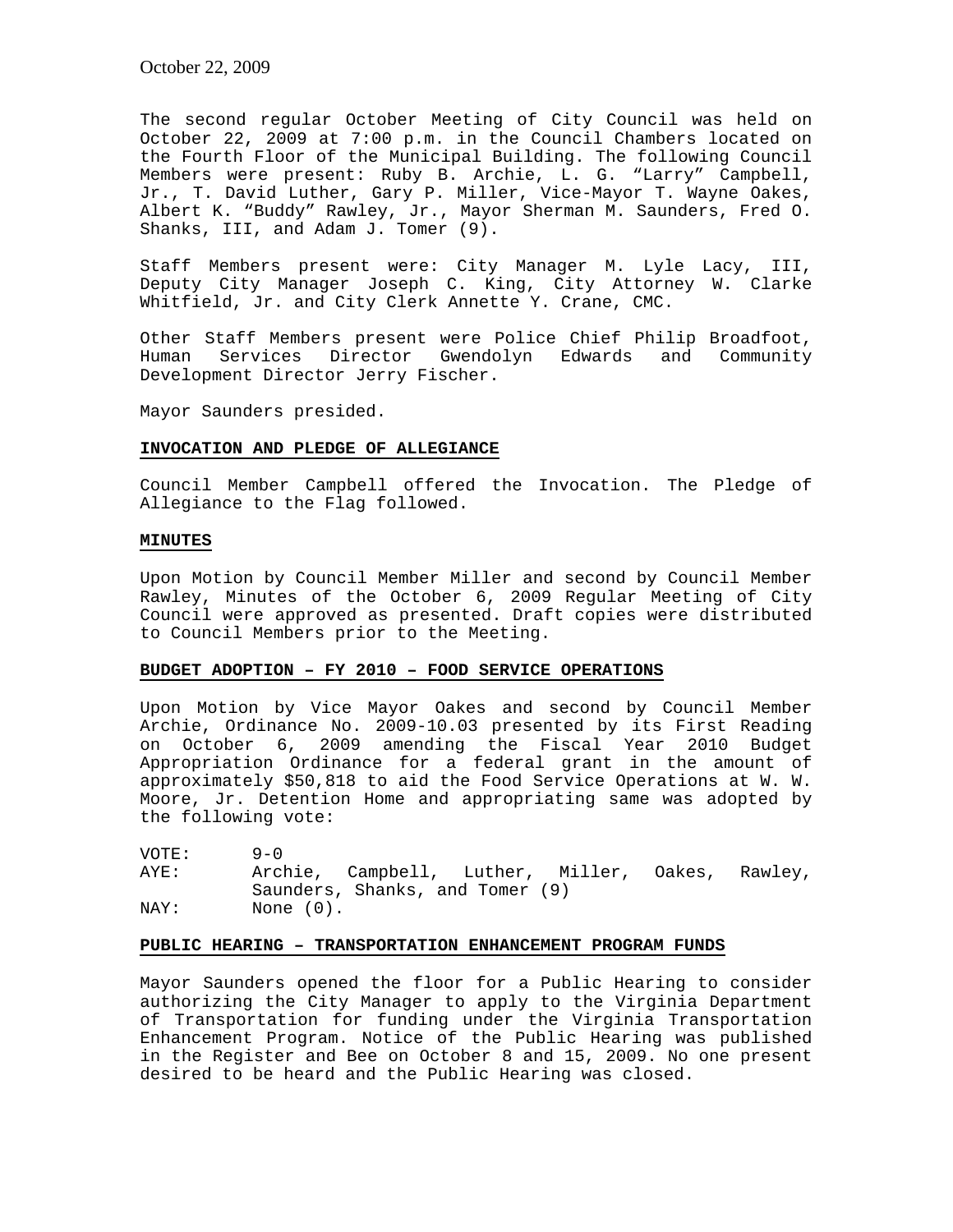Council Member Archie moved adoption of a Resolution entitled:

#### RESOLUTION NO. 2009-10.09

A RESOLUTION AUTHORIZING THE CITY MANAGER TO APPLY TO THE VIRGINIA DEPARTMENT OF TRANSPORTATION TO OBTAIN FUNDING UNDER THE VIRGINIA TRANSPORTATION ENHANCEMENT PROGRAM.

The Motion was seconded by Council Member Campbell and carried by the following vote:

VOTE: 9-0

AYE: Archie, Campbell, Luther, Miller, Oakes, Rawley, Saunders, Shanks, and Tomer (9) NAY: None  $(0)$ .

#### **PUBLIC HEARING – TAX EXEMPT STATUS FOR SCHOOLFIELD PRESERVATION**

Mayor Saunders opened the floor for a Public Hearing to consider a request from the Schoolfield Preservation Foundation, Inc. for exemption from local real property taxes. Notice of the Public Hearing was published in the Danville Register and Bee on October 12, 2009. Foundation President Jim Hyler was present to answer questions from Council Members or citizens. No one present desired to be heard and the Public Hearing was closed.

Council Member Campbell moved adoption of an Ordinance entitled:

ORDINANCE NO. 2009-10.04

AN ORDINANCE TO DESIGNATE SCHOOLFIELD PRESERVATION FOUNDATION, INC. AS BEING EXEMPT FROM LOCAL REAL PROPERTY TAXATION.

The Motion was seconded by Vice-Mayor Oakes and carried by the following vote:

VOTE: 9-0 AYE: Archie, Campbell, Luther, Miller, Oakes, Rawley, Saunders, Shanks, and Tomer (9) NAY: None  $(0)$ .

#### **CODE AMENDMENT – ADD SECTION 5-43 TO ADDRESS PET WASTE**

Mayor Saunders opened the floor for a Public Hearing to consider amending Chapter 5 of the City Code by adding a new Section 5-43 to address pet waste. Notice of the Public Hearing was published in the Danville Register and Bee on October 14, 2009. No one present desired to be heard and the Public Hearing was closed.

Council Member Shanks moved adoption of an Ordinance entitled:

#### ORDINANCE NO. 2009-10.05

AN ORDINANCE AMENDING AND REORDAINING CERTAIN SECTIONS OF CHAPTER 5, ENTITLED "ANIMALS AND FOWL," OF THE DANVILLE CITY CODE,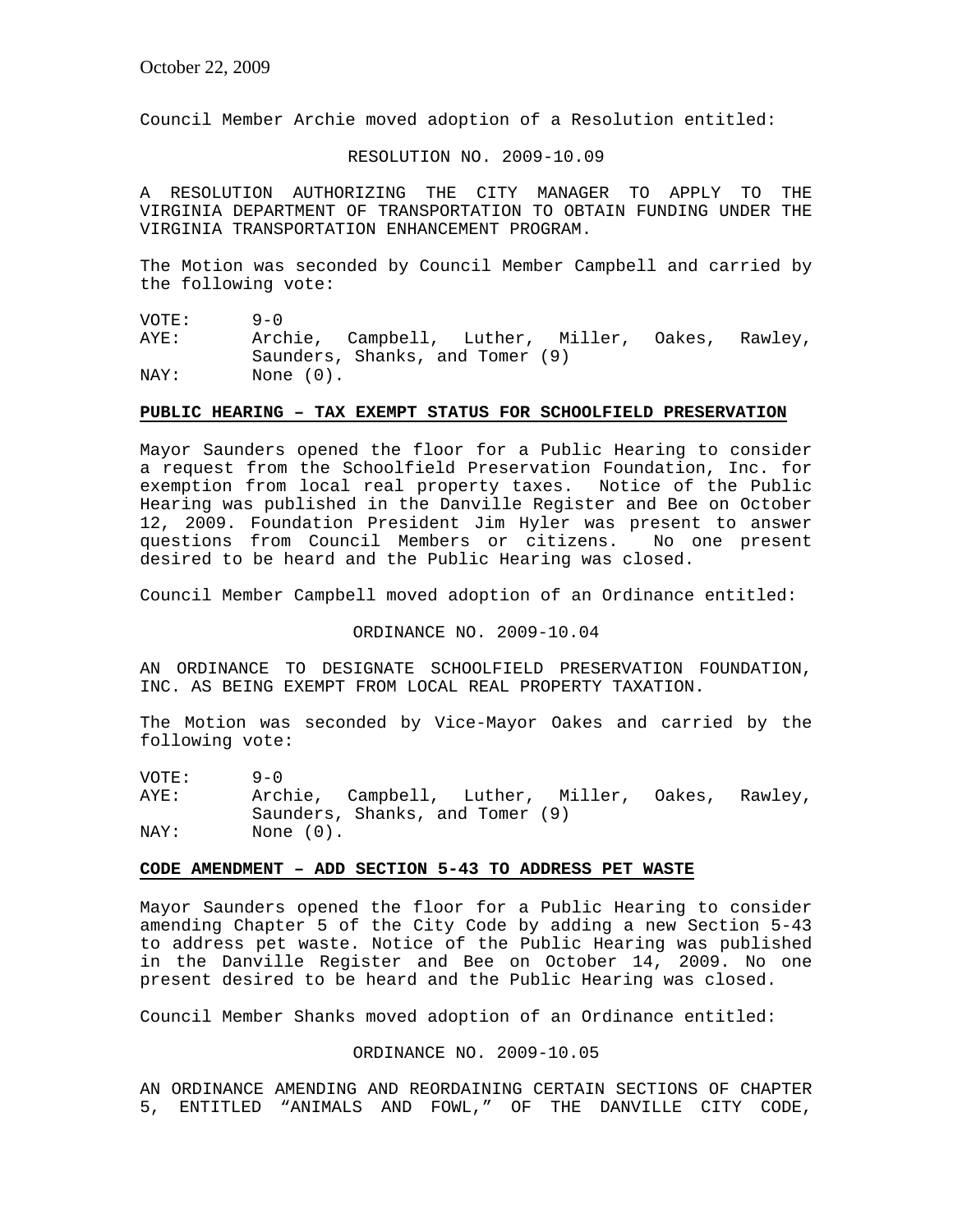SPECIFICALLY BY ADDING A NEW SECTION 5-43, ENTITLED "PET WASTE," OF ARTICLE V, ENTITLED "DOGS AND CATS GENERALLY."

Council Member Rawley seconded the Motion.

Mayor Saunders advised it would be up to citizens to file complaints should they see anyone failing to remove pet waste.

In response to Mr. Campbell, Mr. Whitfield advised it would be up to the Magistrate to determine whether or not a complaint was erroneous.

In response to Mr. Tomer, Mr. Lacy said there would be signage posted in various locations of the City as a reminder to citizens.

Several Council Members and Mr. Lacy reported they had received a number of calls in support of the Ordinance.

The Ordinance was adopted by the following vote:

VOTE: 9-0 AYE: Archie, Campbell, Luther, Miller, Oakes, Rawley, Saunders, Shanks, and Tomer (9) NAY: None (0).

# **BUDGET AMENDMENT – FY 2010 – VDOT SELECTIVE ENFORCEMENT GRANT**

Upon Motion by Council Member Rawley and second by Council Member Miller, an Ordinance entitled:

ORDINANCE NO. 2009-10.06

AN ORDINANCE AMENDING THE FISCAL YEAR 2010 BUDGET APPROPRIATION ORDINANCE BY INCREASING REVENUE FROM THE VIRGINIA DEPARTMENT OF MOTOR VEHICLES HIGHWAY SAFETY SELECTIVE ENFORCEMENT GRANT PROGRAM IN THE AMOUNT OF \$21,631 AND APPROPRIATION SAME

was presented by its First Reading, as required by City Charter, to lie over before final adoption.

#### **BUDGET AMENDMENT–FY 2010–VDOT-CRASH INVESTIGATIVE TEAM GRANT**

Upon Motion by Council Member Luther and second by Council Member Archie, an Ordinance entitled:

ORDINANCE NO. 2009-10.07

AN ORDINANCE AMENDING THE FISCAL YEAR 2010 BUDGET APPROPRIATION ORDINANCE BY INCREASING REVENUE FROM FISCAL YEAR 2010 VIRGINIA DEPARTMENT OF MOTOR VEHICLES HIGHWAY SAFETY REGIONAL CRASH INVESTIGATIVE TEAM GRANT PROGRAM IN THE AMOUNT OF \$22,000 TO BE USED FOR ADVANCED TRAINING FOR MEMBERS OF THE REGIONAL CRASH TEAM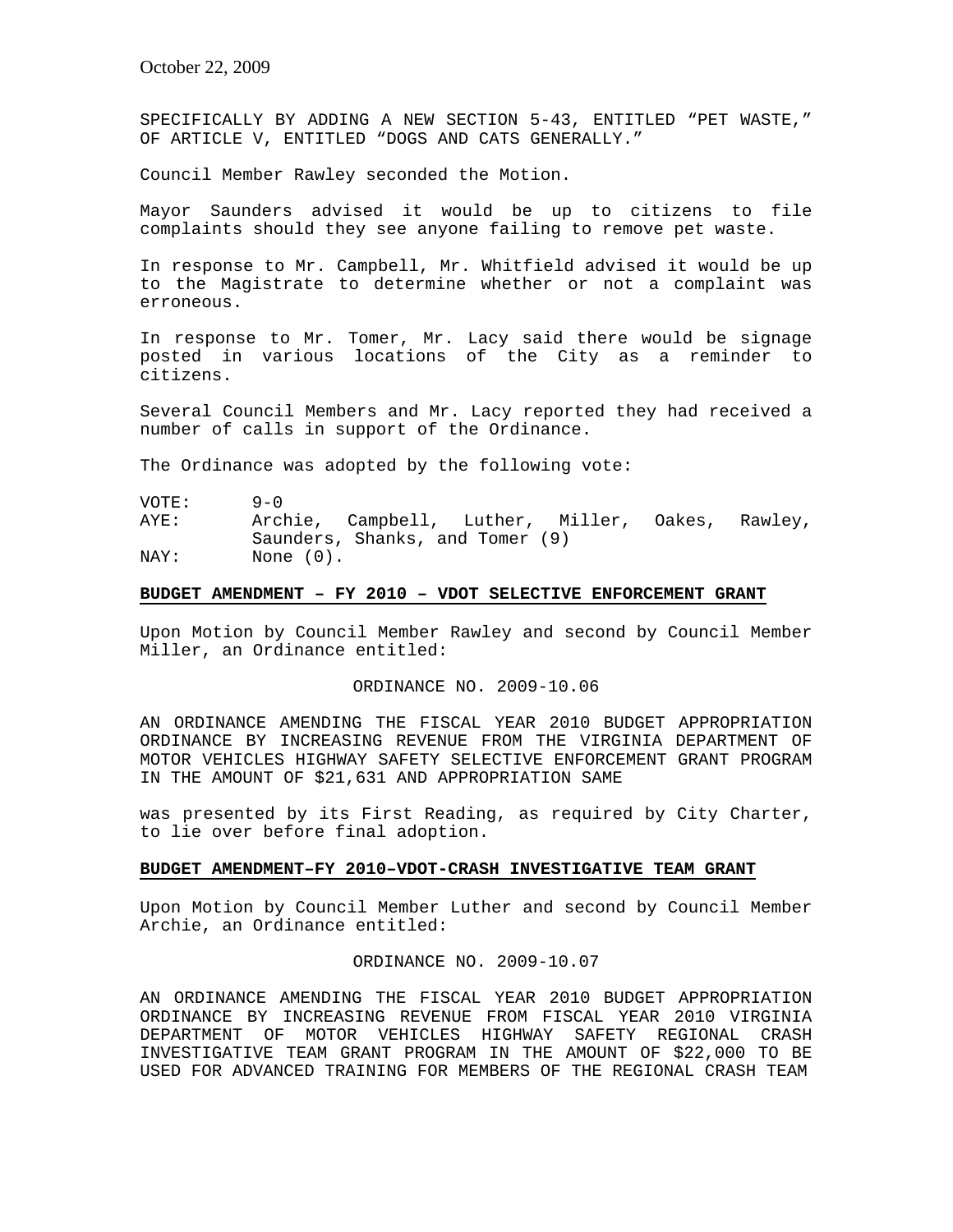was presented by its First Reading, as required by City Charter, to lie over before final adoption.

# **BUDGET AMENDMENT-FY 2010-EDWARD BYRNE MEMORIAL JAG GRANT PROGRAM**

Upon Motion by Council Member Tomer and second by Council Member Luther, an Ordinance entitled:

#### ORDINANCE NO. 2009-10.08

AN ORDINANCE AMENDING THE FISCAL YEAR 2010 BUDGET APPROPRIATION ORDINANCE BY INCREASING REVENUE FROM THE UNITED STATES DEPARTMENT OF JUSTICE, FISCAL YEAR 2009 EDWARD BYRNE MEMORIAL JUSTICE ASSISTANCE GRANT (JAG) PROGRAM IN THE AMOUNT OF \$39,782 TO BE USED TO IMPLEMENT TECHNOLOGY IMPROVEMENTS AND EQUIPMENT UPGRADES IN THE DANVILLE POLICE DEPARTMENT

was presented by its First Reading, as required by City charter, to lie over before final adoption.

# **COMMUNICATIONS**

City Manager Lacy reminded everyone the next regular meeting of City Council was rescheduled to Thursday, November 5, 7:00 P.M. Election Day is Tuesday, November 3.

#### **ROLL CALL**

Several Council Members reported attending the Virginia Municipal League Annual Conference earlier this week. Mrs. Archie stated it was the best she had ever attended.

Several Council Members reported attending the ribbon-cutting of Foundation Hall on the Danville Community College (DCC) campus held today. Council Member Campbell saluted the Danville Regional Foundation for its monetary contribution to the facility and DCC for donation of the land for construction.

Council Member Luther advised there appeared to be black tar on Memorial Drive in one of the lanes presently undergoing milling and paving. City Manager Lacy stated it may have been water from a city sweeper in order to keep dust down or it could have been an accumulation of rainwater since it had been raining recently. Mr. Lacy stated he would investigate and advise.

Vice-Mayor Oakes reported on the announcement made this week by the Intelligent Community Forum. The Forum looks at communities worldwide for smartly adapting to the 21<sup>st</sup> century, technologically and economically. Danville was among 21 cities in 13 countries around the world that received this recognition. Specifically mentioned were Danville's fiber optics system, the City/County partnership, IKEA's first North American factory (Swedwood) and the White Mill project. Mr. Oakes stated this means international recognition for Danville.